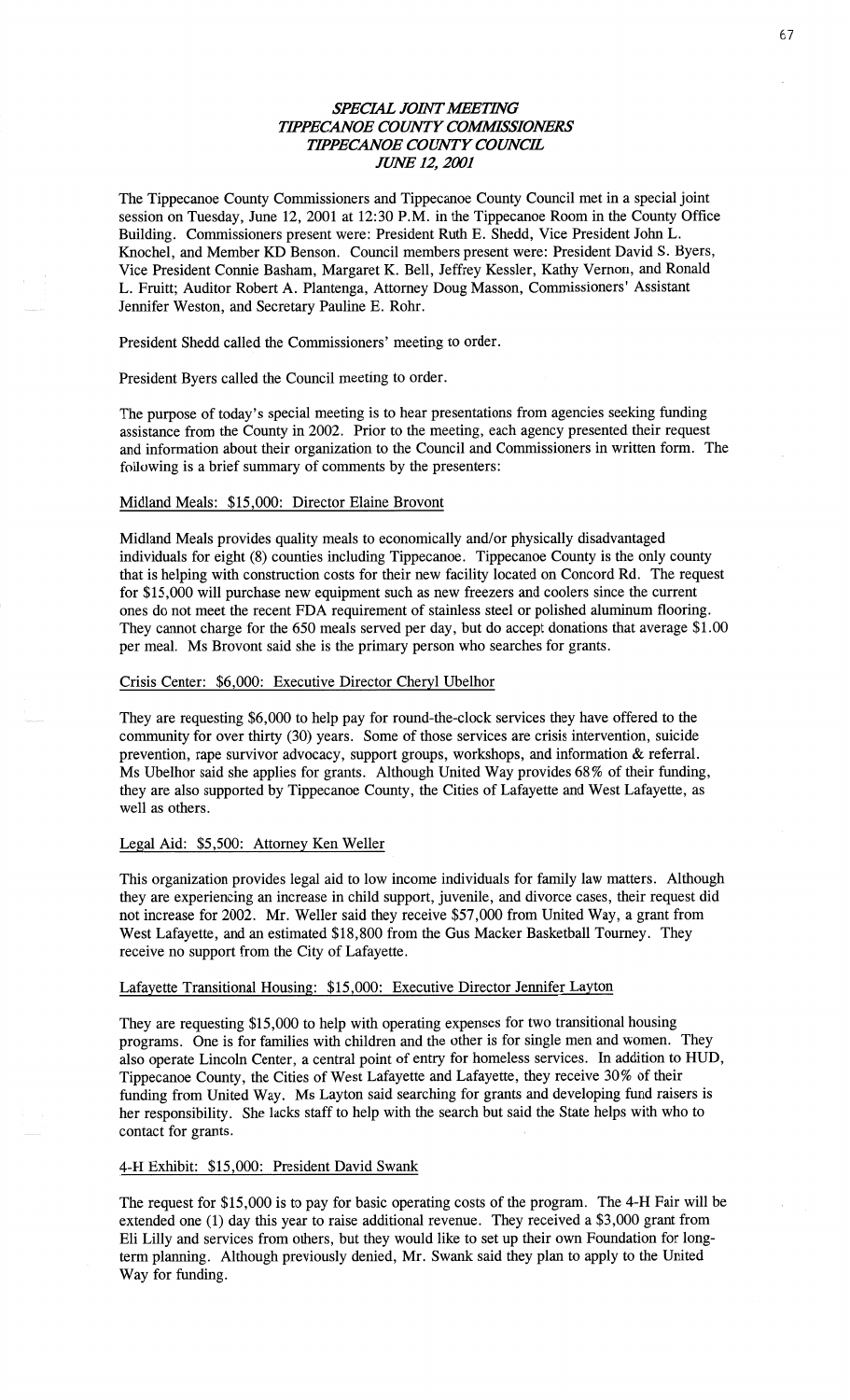### Senior Center: \$7,000: Helen Dillon

The request for the Senior Center is \$4,000 and the request for SHARP is \$3,000. The increased request for **SHARP** is due to an increase in the number of requests from the elderly and disabled for home repairs. The Senior Center also provides Care-A-Van service by contract with the Villa to transport residents at a cost of \$8.00 for a one-way **trip.** Ms Dillon applies for grants and they currently receive grants from Tipmont REMC, Community Foundation, and SIA Foundation. She said a Grant Clearing House would provide helpful information about where to apply for grants, but **this** is **a** service they cannot afford.

# **Historical** Association: \$15,000: Director **Kevin** O'Brien

As caretaker of the County's official records dating back to 1810, the Historical Association will also use the requested funds for operating expenses at their four museum sites. Mr. **O'Brien** said **Tippecanoe** County's appropriation is low compared to other counties. Of the estimated 90,000 people they serve annually; Mr. O'Brien 55,000 will attend the Feast of the Hunter's Moon. Since they have achieved some **financial** stability, they **have a** ten year plan for a new facility at Fort Ouiatenon, improvements at the Battlefield Museum, and improvements to the Fowler House.

### Group Homes: \$30,000: Director Jane Dobbins

The request for \$30,000 is to pay operating costs for the four Group **Homes** that **handle** juveniles primarily from Tippecanoe County that have been placed by the Juvenile Court or DFC. Dealing with more severe problems **than** in the **past** has caused staff increases. Group Homes participates in several Federal programs such as **IV-E that** reimburses the County 100% of the cost of the care for eligible juveniles. The current per diem is **\$118.00.** Although they are not **<sup>a</sup>** United Way Agency, Group Homes receives **some** United Way Venture Grants. As a participant in the National School **Lunch** Program, they receive money for meals.

 $\Rightarrow$  Councilmember Jeffrey Kemper entered the meeting.

### Food Finders: \$4,800: Rachel Chosnek

Their request is \$800 higher than the amount received last year because of increased transportation costs due to higher fuel **costs.** Using their own semis, they sometimes travel to different states for various products. Food Finders serves 23 counties but nearly **half** of the products are distributed to Tippecanoe County's 79 agencies. Donations accounted for 73% of those products distributed. Food Finders only deals with individuals during the baked goods give-away **that** takes place at several locations. They receive funding from the City of West Lafayette, FEMA, Community Foundation, and four (4) United Ways. Ms Chosnek said they are fairly self-supporting because of the handling fee that averages **\$0.10** per pound and covers 45% of their expenses. They distributed 2.2 **million pounds** of **food/non—food** products last year and **operated** on a \$360,000 budget.

### **YWCA/DVIPP:** \$10,470: YWCA Executive Director Cindy Swagyr and Director of Domestic Violence Program Janet **Wang**

The YWCA/Domestic Violence Program provides emergency shelter for victims of domestic violence and is the only program of this type operating in **a** seven (7) county area. Heavily supported by grants, they are supported from 15 to 16 revenue streams. They receive \$120,000 of their \$400,000 total budget from United Way. The established per diem is \$32.00. They offer services for walk-in clientele who need protective orders. The courts mandate many people to their programs and they **also** offer classes for anger **management** for convicted men and teens.

The request of \$10,470 is to pay salaries and benefits for the **Case** Manager and Shelter Night manager. The Case Manager works intensively with the women on their goals and helps with resources to achieve them. The Night Manager, the only person on duty from 11:00 P.M. until 7:00 A.M., works to situate the client upon arrival. Approximately 73% of their clients have an income of \$0.00 to **\$5,000.** 

### Wabash River Parkway Commission: \$10,000: President N. A. (Lucky) Neiburger

In Mr. Neiburger's opinion, the Wabash River is vital to our County Parks program. He said the State Commission will help find funding for river projects but will not write the grants, and